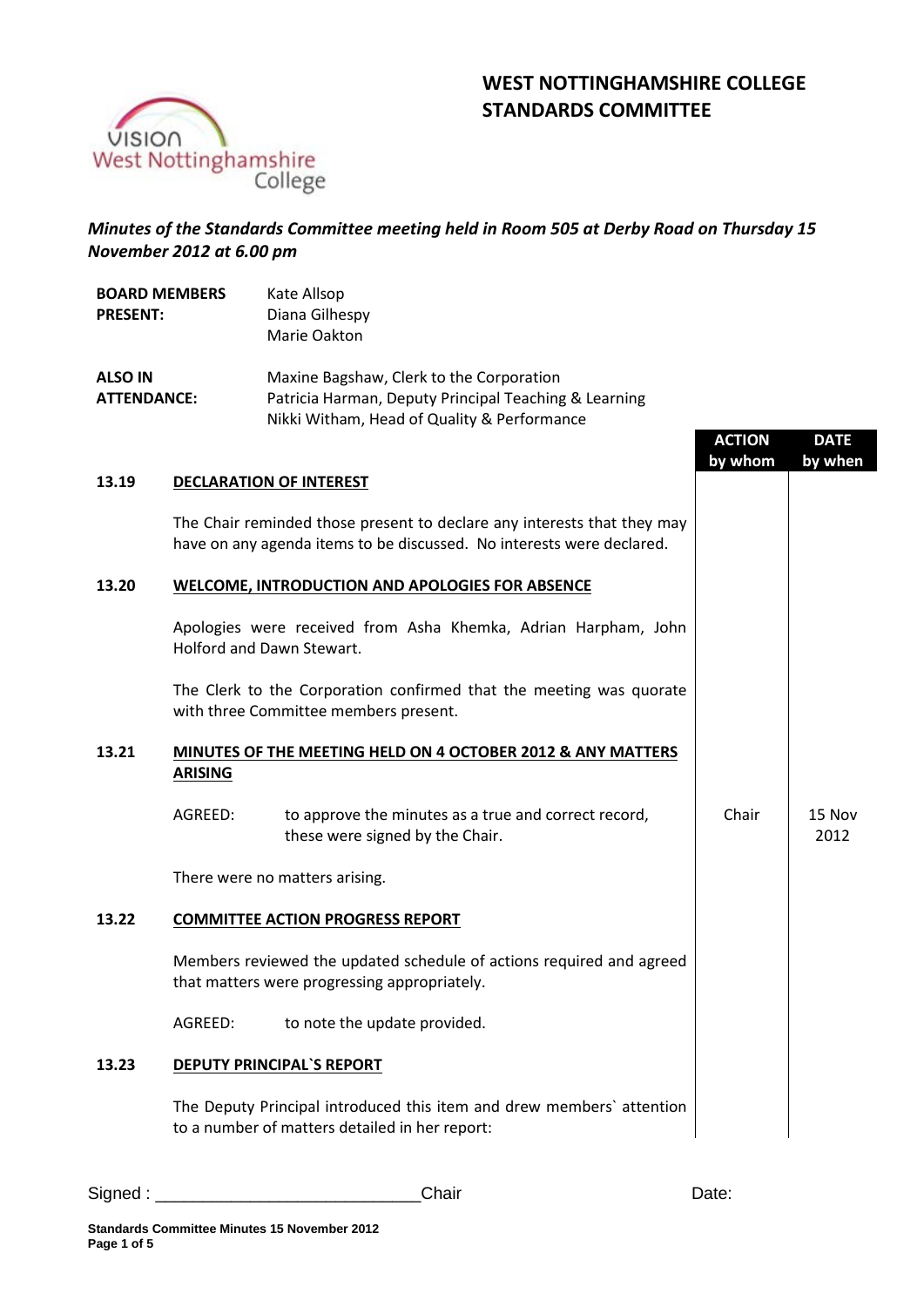| 1) Ofsted Learner View                                                                                                                                                                                                                                                                                                                                                                                                                                                                                                                                                                                                                                                                                                                                                                                                                                                                                                                                                                  |                     |         |
|-----------------------------------------------------------------------------------------------------------------------------------------------------------------------------------------------------------------------------------------------------------------------------------------------------------------------------------------------------------------------------------------------------------------------------------------------------------------------------------------------------------------------------------------------------------------------------------------------------------------------------------------------------------------------------------------------------------------------------------------------------------------------------------------------------------------------------------------------------------------------------------------------------------------------------------------------------------------------------------------|---------------------|---------|
| It was noted that Ofsted has launched Learner View, a website which will<br>be open all year for students, parents and employers to contribute their<br>views on colleges and other providers. It was noted that student and<br>employee satisfaction information is already collected and nationally<br>validated by FE Choices (formerly Framework for Excellence). However,<br>Ofsted's view regarding FE Choices is that:                                                                                                                                                                                                                                                                                                                                                                                                                                                                                                                                                           |                     |         |
| a) It is out of date when published.<br>b) Has no free text boxes.<br>Excludes some providers who will be inspected, eg, sixth form<br>c)<br>colleges.                                                                                                                                                                                                                                                                                                                                                                                                                                                                                                                                                                                                                                                                                                                                                                                                                                  |                     |         |
| To address this they have launched Learner View.                                                                                                                                                                                                                                                                                                                                                                                                                                                                                                                                                                                                                                                                                                                                                                                                                                                                                                                                        |                     |         |
| Members' attention was drawn to paragraphs 2.3 and 2.4 which explains<br>Ofsted's rationale and aspirations for Learner View and also includes the<br>questions contained on the open website. It was confirmed that the<br>questions asked on the website are already included within the College's<br>own Learner Survey questionnaire and that, as a result, there will be the<br>ability to compare and contrast and identify any mismatch in relation to<br>comments made. The Deputy Principal confirmed that it was the<br>intention of the College Senior Team to continually check the comments<br>made on the website to ensure that they are representative, particularly<br>in terms of percentage students who have responded. It was confirmed<br>that when a meaningful response rate has been reached, then the results<br>will be brought back to this Committee for review.                                                                                           | Deputy<br>Principal | 2012/13 |
| The Deputy Principal confirmed that the website and its role will be<br>discussed at the next Executive Team meeting and the intention is to<br>agree how its existence will be communicated to students and students<br>encouraged to utilise the facility.                                                                                                                                                                                                                                                                                                                                                                                                                                                                                                                                                                                                                                                                                                                            |                     |         |
| 2) Post Inspection Improvement Plan                                                                                                                                                                                                                                                                                                                                                                                                                                                                                                                                                                                                                                                                                                                                                                                                                                                                                                                                                     |                     |         |
| Members' attention was drawn to Appendix A, which details actions<br>identified. It was acknowledged that some areas have already moved<br>from 'red' as activity is undertaken and actions implemented. It was<br>pleasing to note that not all areas are now red. The Deputy Principal<br>confirmed that, in terms of monitoring, she has taken a very cautious<br>approach to actions identified and will not move them to green until she<br>is fully confident that they have been completed. In reviewing the action<br>plan, the following was specifically commented upon:<br>Page 15 action $2$ – the Executive Team have agreed that the collation<br>of the statistics will be undertaken monthly and not weekly.<br>Page 18 action $1$ – following review of student abilities, it has been<br>agreed that training is not required in relation to the implementation<br>of Pro-Monitor. Feedback from all students is that the system is very<br>easy to use and navigate. |                     |         |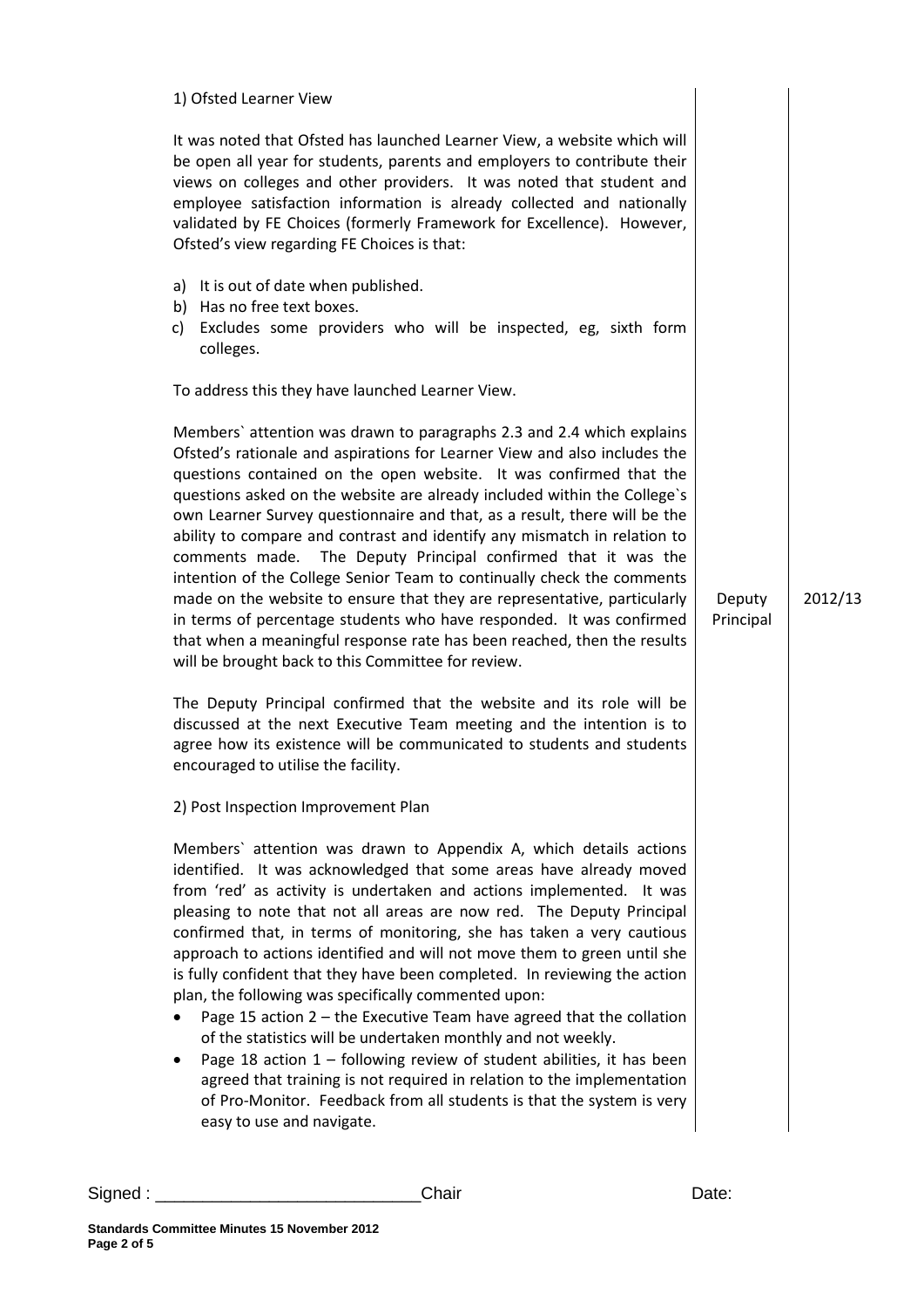- Page 20 action  $3 -$  in setting the dates for this action, the Executive Team have been overly ambitious and as a result have failed to hit target dates set. A review of the dates is ongoing to provide a more realistic timescale for completion of the target setting and review.
- Page 25 action  $1 -$  data definitions agreed and understood in Executive Team reports. It was explained that, going forward, the Executive Team will produce a 'corporate dashboard' with high level statistics provided. Work to finalise the format and content of this is ongoing but not yet finished.

AGREED: to note the update provided.

## **13.24 SELF ASSESSMENT REPORT (SAR) 2011/12 - DRAFT**

The Deputy Principal introduced this item and confirmed that the first draft of the self-assessment report had been presented to the Executive Team and amendments made following robust discussions. The second phase of validation was external review, which included Kate Allsop the Committee Chair and John Holford, Committee member. In addition, the College obtained an external individual to attend with experience in the FE sector to comment and advise. All changes and suggestions made were implemented and then presented again to the Executive Team for a second review. What is presented today is the results of the three phase review process.

Members` attention was drawn to the following:

- Page  $6 -$  the schedule of Business Support areas  $2011/12 -$  it was noted that 'Finance' as a Business Support area has been omitted from the table, it will now be included with a grade 3. Members expressed some surprise regarding a grade 3. It was explained that this relates to the service that the Finance Team feel that they are offering the College, and that because some improvements can be introduced a cautious grade 3 has been made.
- Quality, Teaching & Learning Performance should be a grade 3, not a  $\mathcal{P}$
- Page  $13$  the date should read  $9/10$  and  $10/11$ .

It was explained that the SAR is supported by a Quality Improvement Plan, which can be found at page 59 of the pack. It was noted that page 60 summarises the key areas for improvement to come out of the SAR, these are:

- Improved retention across all levels and ages.
- Improve A\* C at GCSE level, specifically in English, Mathematics and Psychology.
- Improve achievement rates and high-grade performance in the 'A' Level provision.
- Improve apprenticeships and advanced apprenticeships in overall success rates and timely success rates.
- Improve the promotion of healthy lifestyles for work-based students.

Signed : \_\_\_\_\_\_\_\_\_\_\_\_\_\_\_\_\_\_\_\_\_\_\_\_\_\_\_\_Chair Date: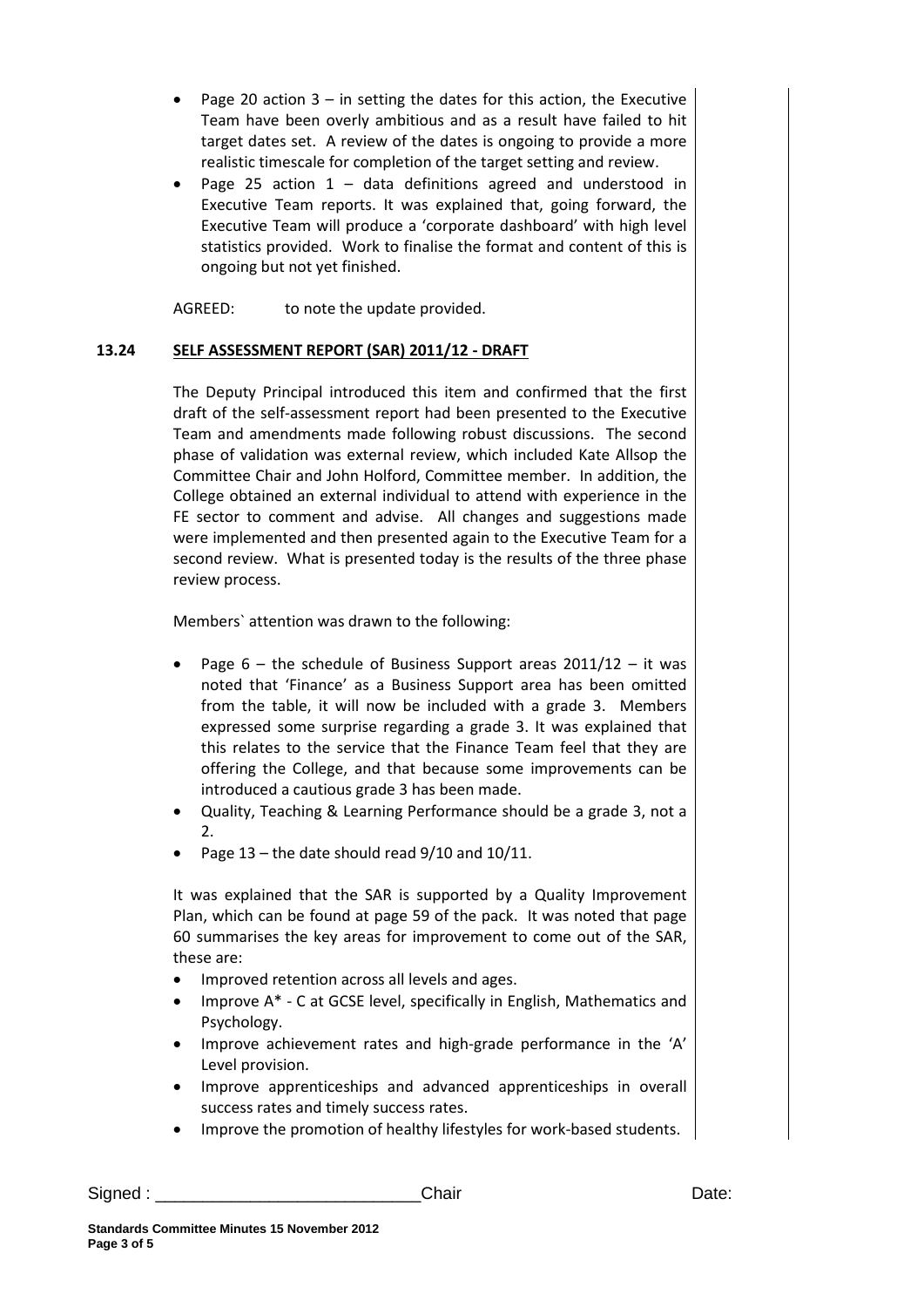- Improve the quality and consistency of Teaching, Learning and Assessment.
- Improve the language, literacy and numeracy skills of students.
- Embed Equality & Diversity into work-based learning and partner provision.
- Improve the rigour of the self-assessment process.
- Improve the quality of College based Hairdressing provision.

It was noted that these are overarching improvement areas, and that sitting below these are School specific, much more detailed actions required. It was confirmed that at three points in the year, this Committee will have an update against progress made against the QIP. These are already scheduled into the Committee work plan. The Committee acknowledged that the draft document presented at validation had been robustly reviewed by both the Committee Chair and John Holford as part of the external process. It was noted that this took a full morning, over three hours, with any recommendations incorporated.

Members took the opportunity to review the document again in detail and made the following comments:

- Page  $7$  the reference to 'consistency' as a culture was questioned and in particular cross-referenced with the Audit Committee reports regarding register marking where, quite clearly, inconsistencies in practice were evident.
- Pages 8 and 9 seem to have paragraphs that contradict. Whilst it is accepted that the College may consistently promote its expectations, there was evidence that they were not yet fully embedded.
- Page 25 members questioned whether all governors have been subject to CRB checks. The Clerk to the Corporation confirmed that yes they had and that this was undertaken on appointment.
- Page 27 members questioned how staff are valued and in particular the mechanisms in place. The Deputy Principal confirmed that staff views and their perception of their value and role within the organisation are collated through the staff survey. It was, however, acknowledged that this was not done every year. It was confirmed that a staff survey was not done in 2011/12, which is why there is no real reference made to it in the SAR as there is no 2011/12 data available. It was noted that the staff survey for 2012/13 is actually ongoing at the current time and therefore, in the 2012/13 SAR, there will be a summary of staff responses/views.

Members, having reviewed the document in detail, were happy to approve it and put forward its recommendation to the Board with the minor amendments requested.

AGREED: to recommend that the Board approve the Self-Assessment Report (SAR) 2011/12.